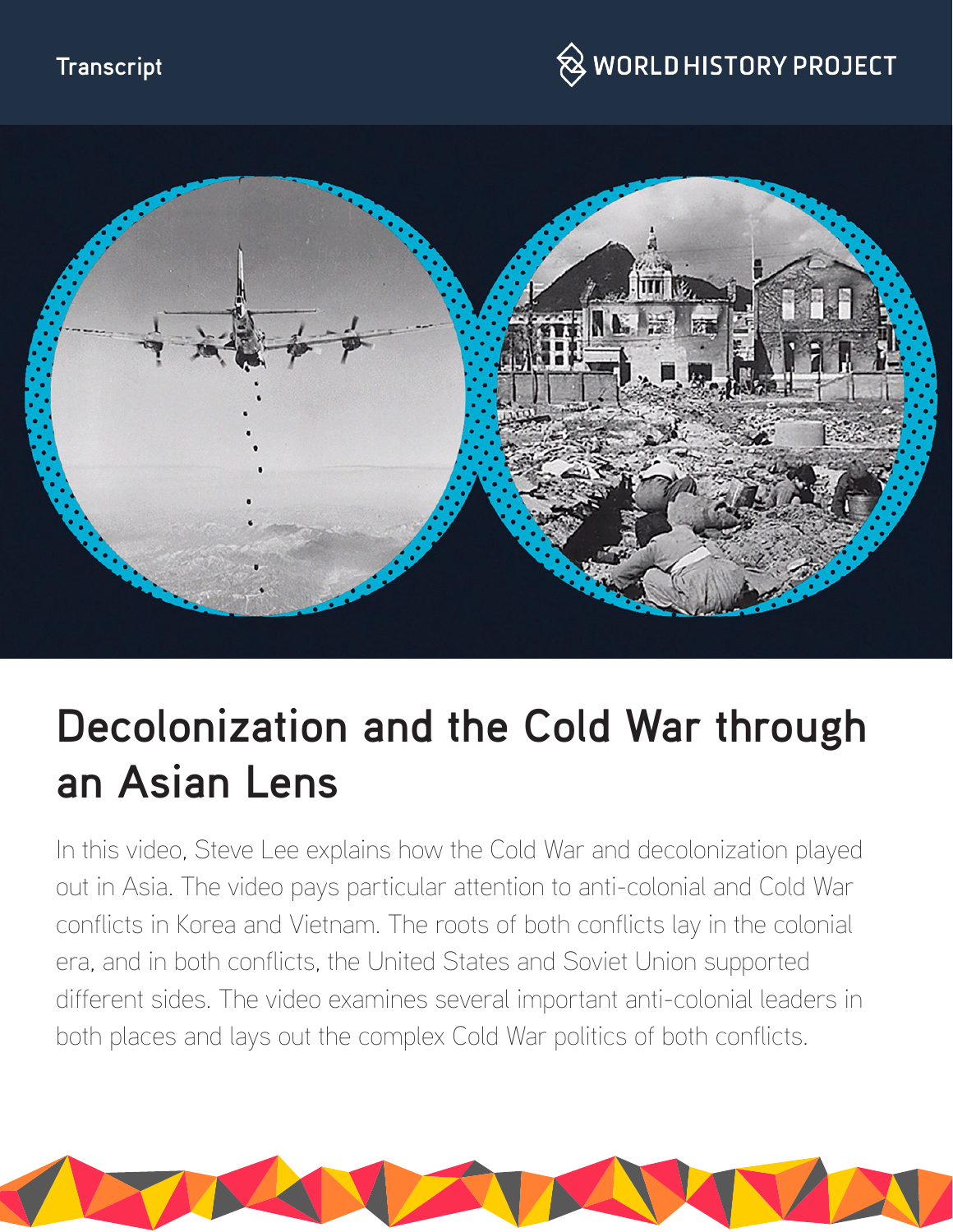

#### **00:01**

*Steve Lee, PhD, University of British Colombia*

*Vietnam, Nguyen Dynasty: 1803-1945; Korea, Choson Dynasty: 1392-1910; China, Qing Dynasty: 1644-1911*

#### **01:01**

*Colonialism and the Roots of Conflict*

*Portraits of Kim Il Sung (1912-1994) and Ho Chi Minh (1880-1969)*

### **01:59**

*Photo of a celebration of President Woodrow Wilson; a banner states "Vive Wilson"*

#### **02:48**

*Syngman Rhee (1875- 1965)*

*Ngo Dinh Diem (1901- 1963)*

#### **03:51**

*Democratic Republic of Vietnam, or DRV, was later called North Vietnam*

The civil and international wars in Korea and Vietnam were tied to two key trends in the international system after 1945. The first was decolonization, the transformation of colonies into independent states. The second was the Cold War, a global rivalry for spheres of influence between the United States, the Soviet Union, and their respective allies.

Vietnam and Korea had existed for centuries as independent dynasties closely related to Chinese history and Confucian culture. In the era of 19th-century global empire, two dynasties—the Nguyen in Vietnam and the Choson in Korea—were linked with the Qing Dynasty in China.

Those ties were undone by two wars that France and Japan fought against the Qing Dynasty at the end of the century. Ultimately, France colonized Vietnam after 1858 and divided the territory into three sections, and Korea became a Japanese colony in 1910. The roots of the fighting on the Korean peninsula from 1948 to 1953, and in Vietnam from 1945 to 1975, lay in this colonial era. The First World War and the 1917 Russian Revolution both caused nationalist anti-colonial sentiment to grow faster. In the 1920s, two major figures of the Vietnamese and Korean revolutions, Ho Chi Minh and Kim Il Sung, joined communist parties.

Ho traveled widely. In 1919, at the Paris Peace Conference at the end of the First World War, he petitioned American President Woodrow Wilson for Vietnamese independence. Ho was also a founding member of the French Communist Party in 1920. Kim, meanwhile, moved from Korea to China's Northeast, near the Korean border. He joined a Chinese student communist organization in 1929. In the 1930s, as a member of a Chinese communist guerrilla army, Kim fought Japan's empire in both China and Korea. In their respective countries, Ho and Kim faced anticommunist authoritarian leaders who fought for national independence against communism.

Syngman Rhee, a Korean Christian and South Korea's first president, turned to the United States for help when he wanted to end Japan's colonial rule in Korea. Like Ho Chi Minh, he drew inspiration from Woodrow Wilson's ideas about national self-determination. Ngo Dinh Diem was a Vietnamese Catholic politician. Starting in 1950, he asked the United States to support an anti-communist Southern Vietnamese state. Both Rhee and Diem were bitter anti-communists, but like the communists Ho and Kim, they were fierce opponents of colonialism. Also like Ho and Kim, they asked for outside help to end colonialism and to establish independence. This is how the colonial era both united and divided those who sought independence for their nations, and laid the groundwork for the wars that would come later in Korea and Vietnam.

The end of the Second World War opened immediate opportunities for nationalists and communists in Korea and Vietnam. On September 2, 1945, Ho declared Vietnamese independence and created a new state called the Democratic Republic of Vietnam. French officials, however, still wanted Vietnam under their control. In November 1946, tensions between French and Vietnamese officials escalated into violence in the port city of Haiphong. Full-scale war began in the next month with

2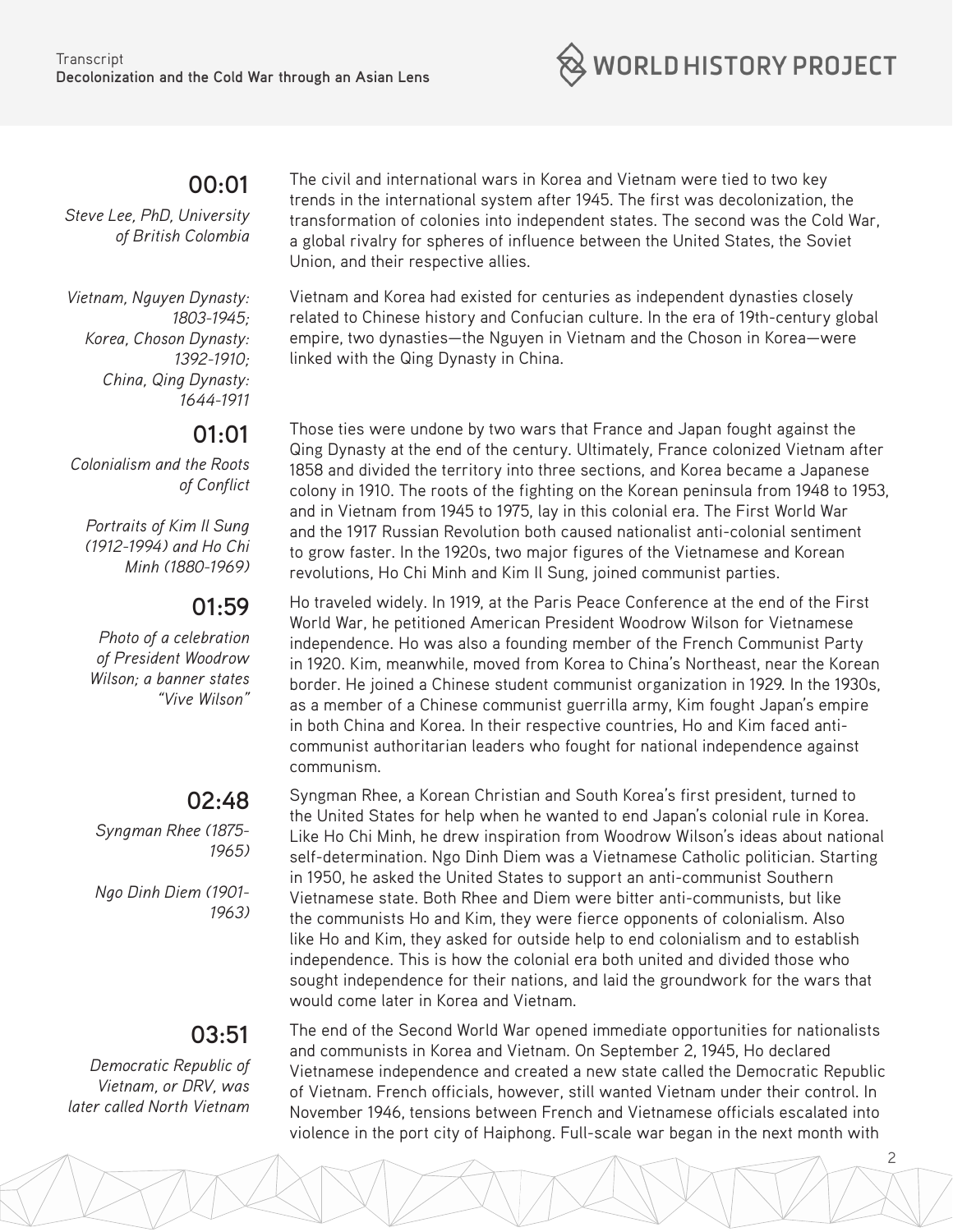

**04:31** 

*Photo of Mao Zedong (1893-1976), Chairman of the Communist Party of China*

# **05:16**

*Photo of Bao Dai, the last Nguyen emperor, who reigned from 1926-1945*

# **06:09**

*Photo of the international conference in Geneva*

# **06:34**

*The Korean War*

*Animated map shows the split between North Korea (occupied by Soviets) and South Korea (occupied by Americans)*

# **08:10**

*A young girl holds a baby on her back in front of a tank*

fighting over control of Hanoi.

This conflict—the First Indochina War—lasted from 1946 to 1954. This anticolonial struggle was a war of decolonization. It was also an example of how the Cold War led to mass violence throughout the global south. The establishment of the communist People's Republic of China in October 1949 was particularly important for the Democratic Republic of Vietnam. Their officials were glad to have recognition from the Chinese, who also provided military aid, training for Vietnamese activists, to make them more effective revolutionaries.

Meanwhile, French administrators supported anti-communist nationalists in Vietnam in 1946, fueling the civil war. Colonial officials loved to show off the last emperor of the Nguyen Dynasty as a symbol of anti-communist nationalism, but his association with French imperialism significantly weakened the appeal. The United States, a Cold War ally of France, helped pay for this colonial war. French leaders ordered 200,000 soldiers to Indochina, including colonial recruits from France's empire in Africa. By 1954, France had also raised an army of almost 170,000 Vietnamese soldiers. These efforts were insufficient, however, as the army of the Democratic Republic defeated French Union soldiers in May 1954.

An international conference in Geneva soon agreed to partition the country temporarily. The plan was to hold a vote on the unification of the divided territory within three years. The vote never came, and the end of the French empire in Indochina enabled increasing American involvement in the conflict.

Like their Vietnamese counterparts, Korean nationalists and leftists celebrated the end of the Second World War by creating a new state, the Korean People's Republic. As in Vietnam, anti-communists at home, as well as foreign powers, contested the new state. After the Soviet Union declared war on Japan, American officials recommended the division of the Korean peninsula into two separate zones, one occupied by Soviets and the other by Americans. The Soviet Union agreed, but neither of these big powers consulted Koreans about the future of their country. There was also an important difference between Korea and Vietnam. In Korea, after the Japanese were defeated in 1945, decolonization from Japanese rule was immediate and rapid. In Vietnam, France attempted to reimpose their rule, and Vietnam responded by fighting a long anti-colonial war.

**07:38** On the other hand, Koreans now had to contend with two new superpowers on the peninsula, the United States and the Soviet Union, each an empire in its own right. Korea's decolonization became entangled with the new imperial rivalry commonly referred to as the Cold War. In this conflict, American officials often supported anti-communist leaders, while the Soviet Union and China embraced revolutionary goals.

> By 1948, American and Soviet state-building projects had created rival North and South Korean regimes. Soon after, there were serious border clashes between North and South Korea. The Soviets backed a North Korean offensive starting in June 1950. The United States, incorrectly believing the North Koreans to be puppets of the Soviets, and now wanting to confront the global power of the Soviet Union, gathered together allies in the United Nations and sent military forces

> > 3